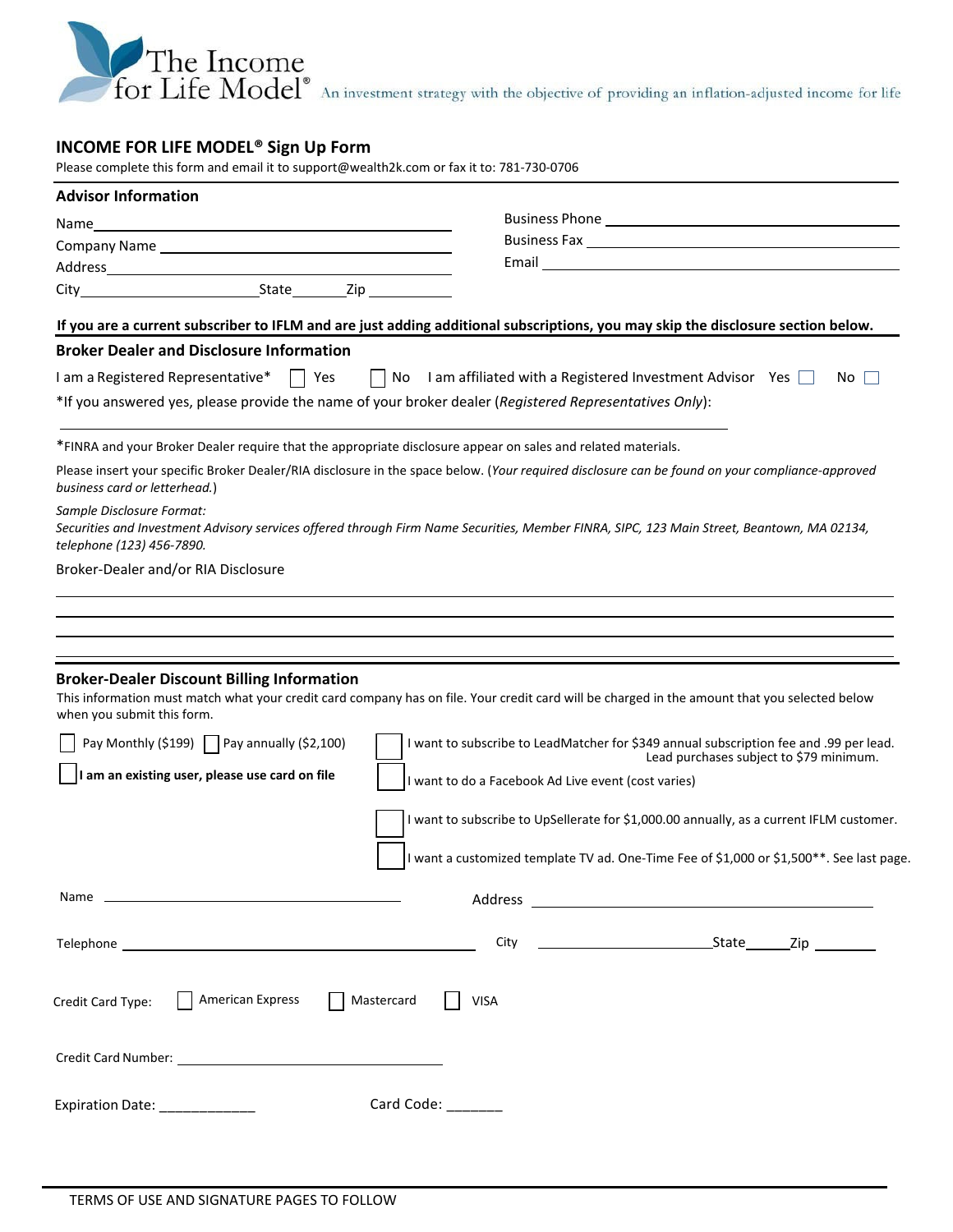### **Terms of Use**

By signing and submitting this form you agree to the following:

1. I will abide by the Retirement Time™ and, or, HumanRobo The Income for Life Model® MICROSITE TERMS OF USE AND PRIVACYPOLICY.

2. After the initial commitment period, the Account Owner shall be required to pay for the Service via an annual Subscription at then-current rates. All Subscriptions have an initial term of twelve (12) months, regardless of whether the Subscription fee is paid annually or in installments, if applicable. Accounts will automatically renew for an additional year, at then-current rates, at the end of each annual term. If an Account Owner pays for a Subscription by credit card, we will automatically charge the credit card for the next billing period on the renewal date. If the credit card information provided is no longer valid, we will use commercially reasonable efforts to notify the Account Owner and request such person to pay manually with a valid credit card. Account Owners can notify us at any time prior to renewal if they want their Subscriptions to lapse. Once a Subscription has renewed, we will only cancel the Subscription and refund the Subscription fee if the Account Owner sends a written request for a refund to support@wealth2k.com within ten (10) days after renewal date/charge. All refunds are subject to a ten percent (10%) processing fee, which will be deducted from the refund. By signing this agreement, you understand and acknowledge that w**e may**, at any time, and at our sole discretion, modify these Terms of Use, including our Pricing, with or without notice to the you. Any such modification will be effective upon renewal. Your continued use of our platform and materials following any such changes constitutes your acceptance of these modified Terms.

3. I will not share with any Investment Advisor, Investment Advisor Representative, Registered Representative, Insurance Agent, Agency or individual the Income for Life Model® marketing materials nor will I give my username or password to anyone. (If you have a business partner who would like to use these tools, they must sign up and agree to these terms aswell.)

4. If selected, I agree to the optional one-time production fee of an additional either \$1,000 or \$1,500, to be charged at the time subscription begins, if I have indicated above that I wish to have Wealth2k create the customized templated or original TV ad.

5. If selected, I will pay an annual fee (payable in 1 payment) to Wealth2k, Inc® for the UpSellerate or LeadMatch tools. You may cancel after fulfilling the one-year term by notifying Wealth2k at support@wealth2k.com, 21 days in advance of your anniversary date. We will continue to bill you at your initial rate and payment mode if you do not notify us of your wish to cancel. Once payment has been made, no refunds will be processed.

Signature Date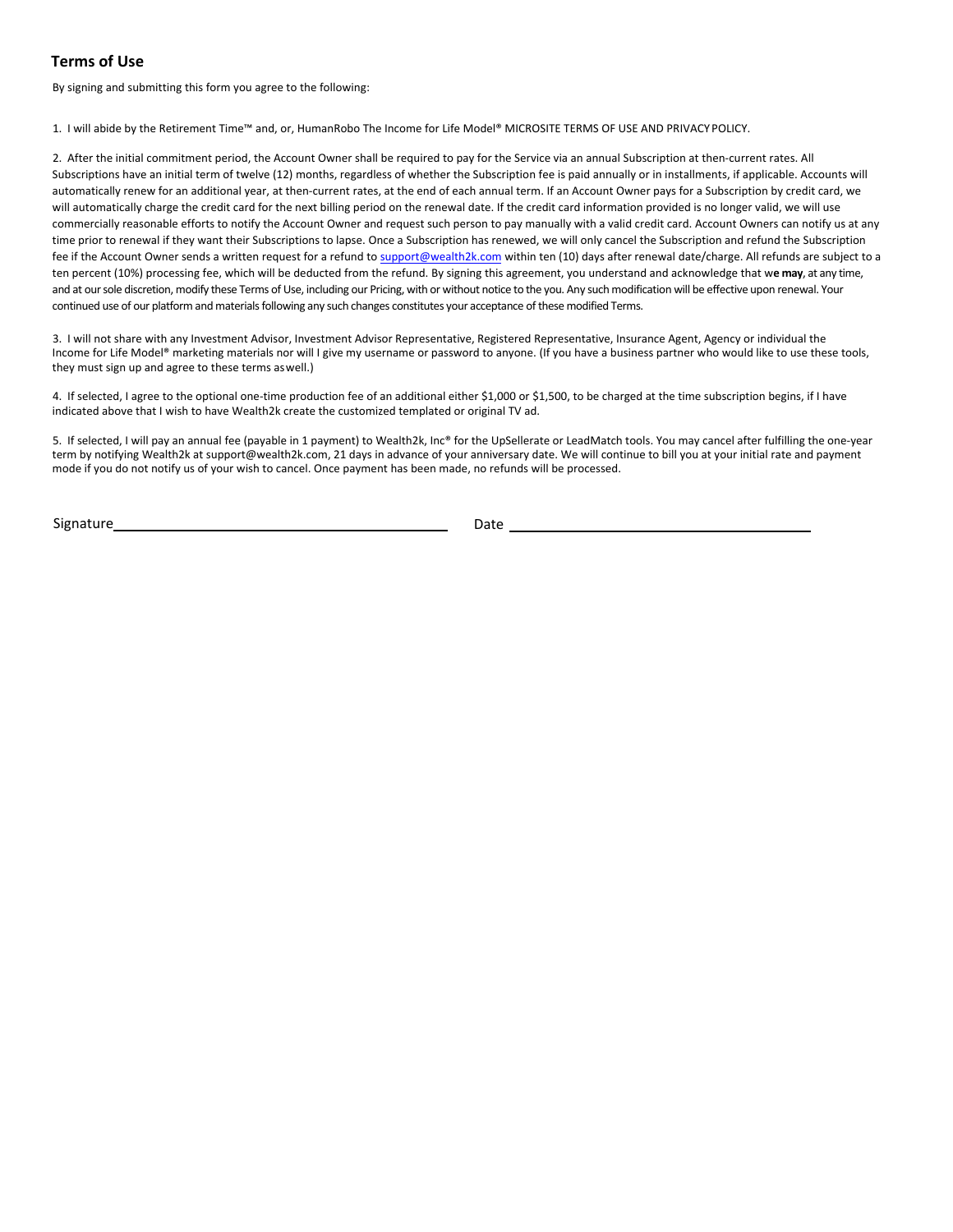### **Retirement Time™ and The Income for Life Model® MICROSITE TERMS OF USE AND PRIVACY POLICY**

THESE THE INCOME FOR LIFE MODEL, RETIREMENT TIME, and HUMANROBO MICROSITE ("MICROSITE") TERMS OF USE ("TERMS") ARE A CONTRACT BETWEEN WEALTH2K.COM, INC. ("W2K") AND YOU, YOUR EMPLOYEES, AGENTS, AND CONTRACTORS, AND ANY OTHER PERSON OR ENTITY ON WHOSE BEHALF YOU ACCEPT THESE TERMS (COLLECTIVELY "YOU") WHICH APPLIES TO THIS WEBSITE ("SITE"), THE INDIVIDUAL ADVISOR MICROSITE SPECIFIC TO YOU ("MICROSITE"), MULTIMEDIA EDUCATIONAL PRESENTATION FOR RETIREMENT INCOME DISTRIBUTION STRATEGY ("PRESENTATION"), SERVICES AND SOFTWARE PROVIDED HEREIN, INCLUDING ALL UPDATES, CONTENT AND SUPPORT (COLLECTIVELY, THE "SERVICES").

YOU MAY ONLY USE THE SERVICES IF YOU AGREE TO THESE TERMS. YOU AGREE TO THESE TERMS BY YOUR USE OF THE SERVICES. IF YOU DO NOT AGREE TO ALL OF THE TERMS, DO NOT USE THE SERVICES.

# **1. Your Use of the Services.**

a. To receive privileges with respect to the Microsite and use the associated Services, You must be a financial advisor registered with FINRA and, or, a Registered Investment Advisor (RIA) operating under either a State or Federal registration. You must be knowledgeable about the securities laws of your state of residence and, or, other states where you may conduct business and you must comply with all applicable laws.

b. You will enter accurate, true, current and complete information into all of the fields [on the Site registration page], including your name, address, e-mail, other contact information, and the name of the broker-dealer, if any, with whom You are affiliated (such information, "Your Information").

### c. You will:

(1) Use the Services in accordance with all applicable laws and regulations, as well as rules of industry organizations which apply to the marketing and sale of annuity contracts including indexed annuities;

- (2) Use the Services in compliance with all codes of conduct, policies and rules which W2K may provide;
- (3) Maintain the security of your password and identification; and
- (4) Promptly update Your Information to keep it accurate and complete.
- d. You will not use, or attempt to use, the Services to:
- (1) Engage in, facilitate, further or assist unlawful conduct or activities that would violate any fiduciary relationship;
- (2) Misrepresent your affiliation with a person or entity;
- (3) Disable, damage, impair or interfere with the provision of the Services, or anyone else's ability to use the Services;
- (4) Sell, rent or otherwise require payment for third party access to the Microsite or Presentation;
- (5) Include third party advertisements or editorial content in Your Content for use on the Microsite;
- (6) Transmit spam, bulk or unsolicited communications;
- (7) Modify or reroute the Services or disguise the origin of any Content transmitted through the Services; or
- (8) Harm W2K or any of its vendors, customers or other users of the Services.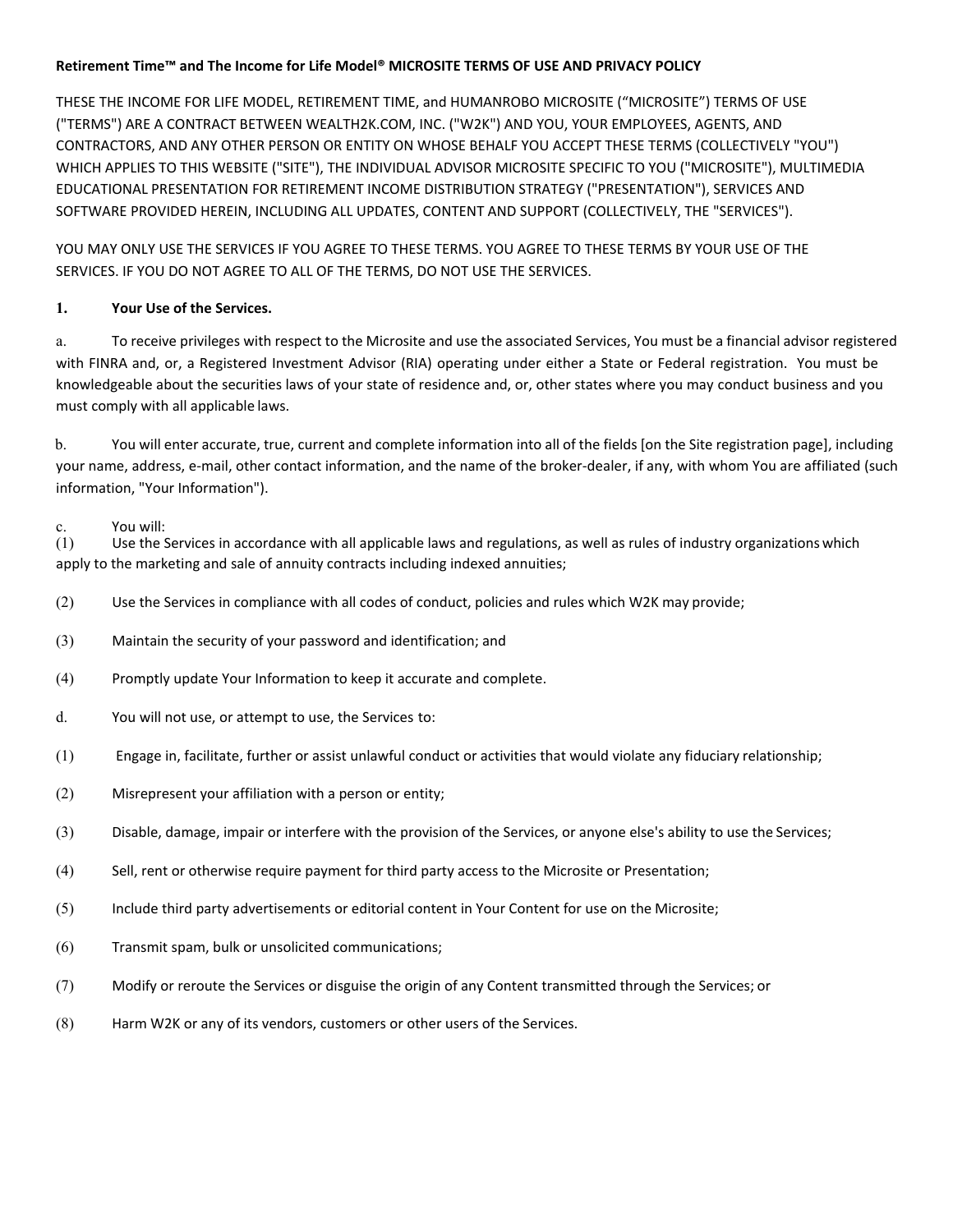### **2. Your Content.**

a. As part of the Services, You may be provided with the ability to customize the Microsite and post, display or store materials thereon, including data, logos, multimedia elements, artwork, communications and links to Your other websites or those of third parties ("Your Content").

b. You are fully and solely responsible for your content that you upload, post, store transmit or use in connection with the Services. W2K does not claim ownership of Your Content and shall have no obligation of any kind with respect to such content.

c. You will not upload, store, post, transmit or use in connection with the Services any of Your Content that:

(1) is harmful, obscene, pornographic, defamatory, racist, violent, offensive, harassing, or otherwise objectionable to W2K or other users of the Services;

(2) includes unauthorized disclosure of personal information;

(3) violates or infringes any person or company's intellectual property rights; or

(4) contains software viruses or any other harmful or destructive computer code, files or programs.

d. W2K reserves the right to edit or remove any of Your Content that violates these Terms or that contains third-party commercial advertisements, or that W2K has a good faith reason to believe it is necessary to edit or remove. W2K may, but does not have any obligation to, monitor the use of Your Content on the Microsite.

e. You hereby grant to W2K a non-exclusive, worldwide, royalty free, perpetual license to (i) use, reproduce, modify, distribute, transmit, display, publish, and perform Your Content in connection with and for the purposes of providing the Services and to (ii) use Your Information in accordance with this Agreement.

### **3. Privacy.**

a. As a condition for your use of the Services, You are required to provide certain personal information as part of Your Information. "Personal information" is information that could be used to identify you as an individual, including your name and address. W2K also collects certain other information about you and your customers and prospective customers ("Your Users"), and use of the Services by and of them.

b. W2K is committed to protecting your personal information. W2K take commercially reasonable steps to prevent unauthorized access or disclosure of your personal information and to ensure its appropriate use.

c. You hereby acknowledge and agree that W2K may disclose your personal information to third parties asfollows:

(1) W2K may disclose your personal information to its third party sponsors or advertisers for their use in promoting and marketing products and services which are relevant to your business as an insurance licensed financial advisor. As a result, you may receive direct marketing and communications, by e-mail, traditional mail or otherwise, from such third parties.

(2) W2K also may engage third party vendors to provide some or all of the Services on W2K's behalf, including Site hosting and support. W2K may provide your personal information to such vendors to enable them to provide such Services. W2K will take reasonable steps to ensure that these third-party service providers are obligated to protect your personal information on W2K's behalf.

(3) W2K may use and disclose your personal information to comply with judicial, administrative or other legal process, orders and/or requirements.

d. By written notice to us at support@wealth2k.com., you may cancel your use of the Services at any time upon fulfilling your 12 month commitment, and we will cease using, and take reasonable steps to destroy, your personal information within a reasonable amount of time after our receipt of your request.

e. It is your responsibility to update your personal information to remain current. You may do so on the applicable pages of this Site or by e-mail to support@wealth2k.com. W2K may ask for additional information to verify your identity. Once verified, W2K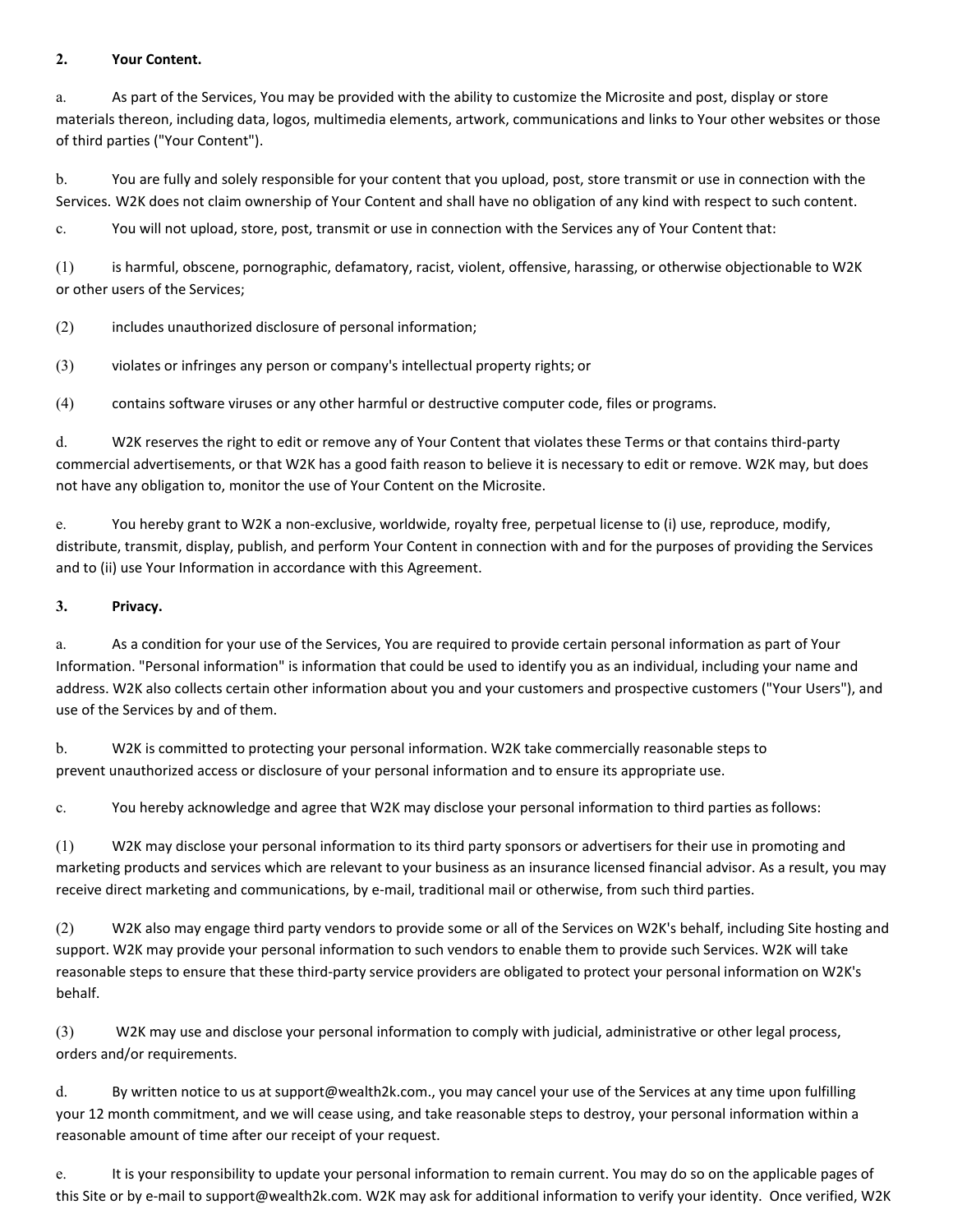will work to update your personal information within a reasonable amount of time. Upon receipt of your written request, W2K will provide you with your current personal information as held by W2K.

f. Information from your Browser or ISP. W2K may passively collect information automatically sent to us by your or Your Users' browser or Internet provider, which includes domain name, user name, and numerical IP address. You and Your Users can learn about, and change to some extent, the information sent by changing the settings on your browser. W2K may use this information internally to develop and analyze statistics regarding use of the Site so that W2K can improve the Site.

g. Cookies. W2K may actively obtain information about you and your users by installing a text marker called a cookie on computer. When a user visits the Site, the cookie allows W2K to identify the user and certain previous preferences and choices. W2K is able to use this information to create a database of preferences and choices, and to use the information in this database to improve experiences at the Site. Your or Your Users' computer may be configured to automatically reject cookies, and your browser should allow you to erase them if you wish. Certain areas of our Site may not work properly if you reject cookies. ]

### **4. Independent Contractors**

Each of You and W2K hereby agrees that it is an independent business acting as an independent contractor. It is not the intent of the parties to create under these Terms or by the provision or use of the Services a joint venture, partnership, business association or other form of business entity.

### **5. No W2K Responsibility for product or service sales; limitations**

a. You hereby agree that in no event shall W2K be liable in any manner for your acts and omissions, including without limitation, your conduct of your business in the marketing and sale of annuities or other financial products.

b. The Presentation is of a general nature and does not apply to, and W2K does not endorse, any specific investment product or annuity, including equity-indexed annuity or other financial product, service or company. You may not make any representations to the effect that W2K endorses the sale of any specific equity-indexed annuity or other financial product, service or company, or any type or class of financial products.

c. You may not make any representations to the effect that W2K endorses you or your business.

d. W2K does not provide income tax advice. You and Your customers should consult their own legal and/or tax advisors regarding any questions regarding tax matters.

### **6. Notices.**

a. You may contact W2K for support, questions about the Services, to update Your Information, or for any other purpose under these terms by email to support@wealth2k.com.

b. W2K may provide notice to you by e-mail, fax or overnight or US mail in accordance with Your Information then currently held by W2K.

c. Notice shall be deemed effectively given 2 business days after deposit with an express overnight carrier, 5 business days after deposit in United States first class mail with postage pre-paid, or on the date of transmittal of electronically confirmed e-mail or telecopy/facsimile.

### **7. Additional Services.**

W2K may offer from time to time at its discretion additional services or products for purchase or free use, as the case may be, upon terms and conditions to be determined. If offered, you will have the option to accept such additional services and products upon such terms and conditions, or to reject such offer and continue using the Services in accordance with this Agreement.

### **8. Indemnity**

You agree to indemnify and hold W2K and its subsidiaries, affiliates, shareholders, officers, directors, agents, licensors, vendors,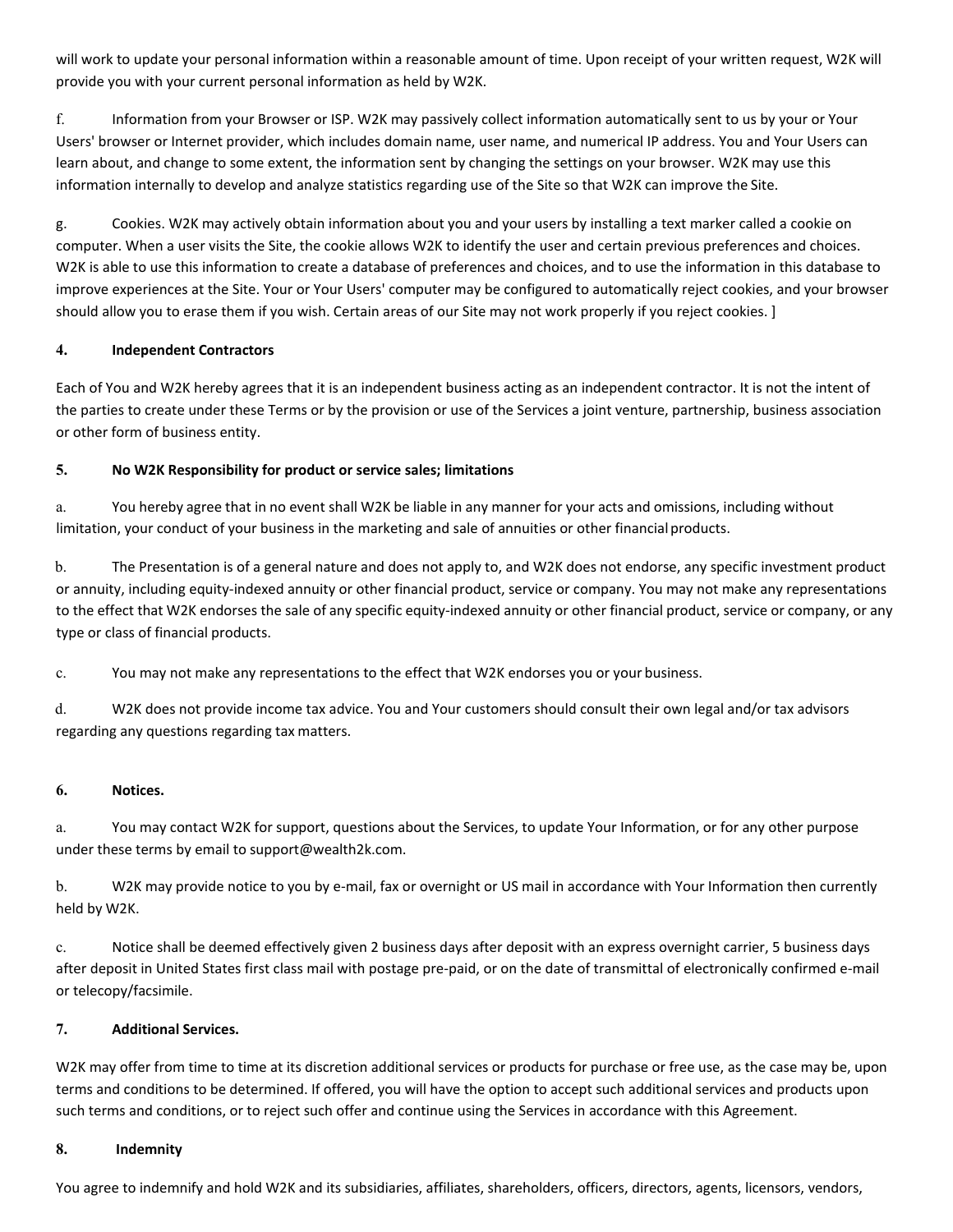employees and representatives harmless from any liability, damages, claim or demand, including reasonable attorneys' fees, made by any third party due to or arising out of (i) Your Content and Your Information, (ii) Your use of the Services (except to the extent arising from claims of intellectual property infringement which is solely caused by W2K), (iii) Your violation of the Terms, (iv) Your violation of any rights of another person or entity or (v) the conduct of Your business, including the marketing, promotion and sale of indexed annuities or other financial products or services.

# **9. Third Party Advertisements on the Site.**

W2K may place and host third party advertisements and promotions on the Site, and allow third parties to promote and market products and services to You as described above in Privacy. Your communications and business with such third party advertisers, including payment and delivery of goods or services, are solely between you and such third party advertiser. W2K is not responsible or liable for any loss or damage of any sort incurred by you directly or indirectly resulting from the presence of such third party advertisements or promotions on the Site.

# **10. Your Representations and Warranties**

You represent and warrant at all times during the term of this Agreement that (i) You are an insurance licensed financial advisor in good standing, (ii) Your Information is true, correct and complete, (iii) You are not restricted from entering into this Agreement or using any of the Services, and are duly authorized to do so; (iv) You will use the Services and conduct your business using such Services in accordance with applicable law, and (v) the use and publication of Your Content in connection with the Services does not violate or infringe the intellectual property rights of any third party.

# **11. Service Changes.**

W2K may change any of the Services, including the Presentation, Microsites and Site content, at any time, with notice to you. In the event that you do not accept such changes, your sole recourse shall be to discontinue use of the Services and to terminate this Agreement in accordance with Section 15 of these Terms.

# **12. Intellectual Property**

a. W2K (or its licensors) will solely own all right, title and interest in and to the Services, including the Presentation and Microsites, and associated intellectual property, except for Your Information and Your Content.

b. W2K hereby grants to you a limited, revocable license to use the Services in accordance with these Terms.

c. Except as set forth in Section 12(b), this Agreement does not grant or convey, and you do not hereby acquire, any rights in, to or under any trade names, copyrights, trademarks, patents, trade secrets, proprietary or confidential information or any other intellectual property right of W2K or its licensors. At its sole discretion, in the future W2K may allow you to use certain of its trademarks. The nature and extent of such usage would be defined by Terms W2k would set forth in writing.

d. You may not remove or alter any copyright notices or trademarks of W2K or any of its vendors, or co-brand your own products or materials with trademarks of W2K or any of its vendors, without W2K's prior written consent.

# **13. Disclaimer of Warranties**

a. The Services, including the Microsite, Site, Presentation and associated intellectual property and services, are provided AS-IS and AS AVAILABLE.

b. W2K SPECIFICALLY DISCLAIMS ANY AND ALL REPRESENTATIONS AND WARRANTIES, EXPRESS OR IMPLIED, IN LAW OR IN FACT, ORAL OR IN WRITING, WITH RESPECT TO ANY AND ALL SERVICES, INCLUDING WITHOUT LIMITATION ANY WARRANTY WITH RESPECT TO ACCURACY, COMPLETENESS, MERCHANTABILITY, FITNESS FOR A PARTICULAR PURPOSE OR NON-INFRINGEMENT OR THE LIKE, INCLUDING BUT NOT LIMITED TO THAT (i) THE MICROSITE AND PRESENTATION WILL BE UNINTERRUPTED, TIMELY, SECURE, OR ERROR-FREE; (ii) THE QUALITY OF ANY SERVICES WILL MEET YOUR EXPECTATIONS OR REQUIREMENTS; (iii) ANY ERRORS IN THE SITE WILL BE CORRECTED; OR (iv) THAT THE SITE AND MICROSITE ARE FREE OF VIRUSES OR DESTRUCTIVE CODE.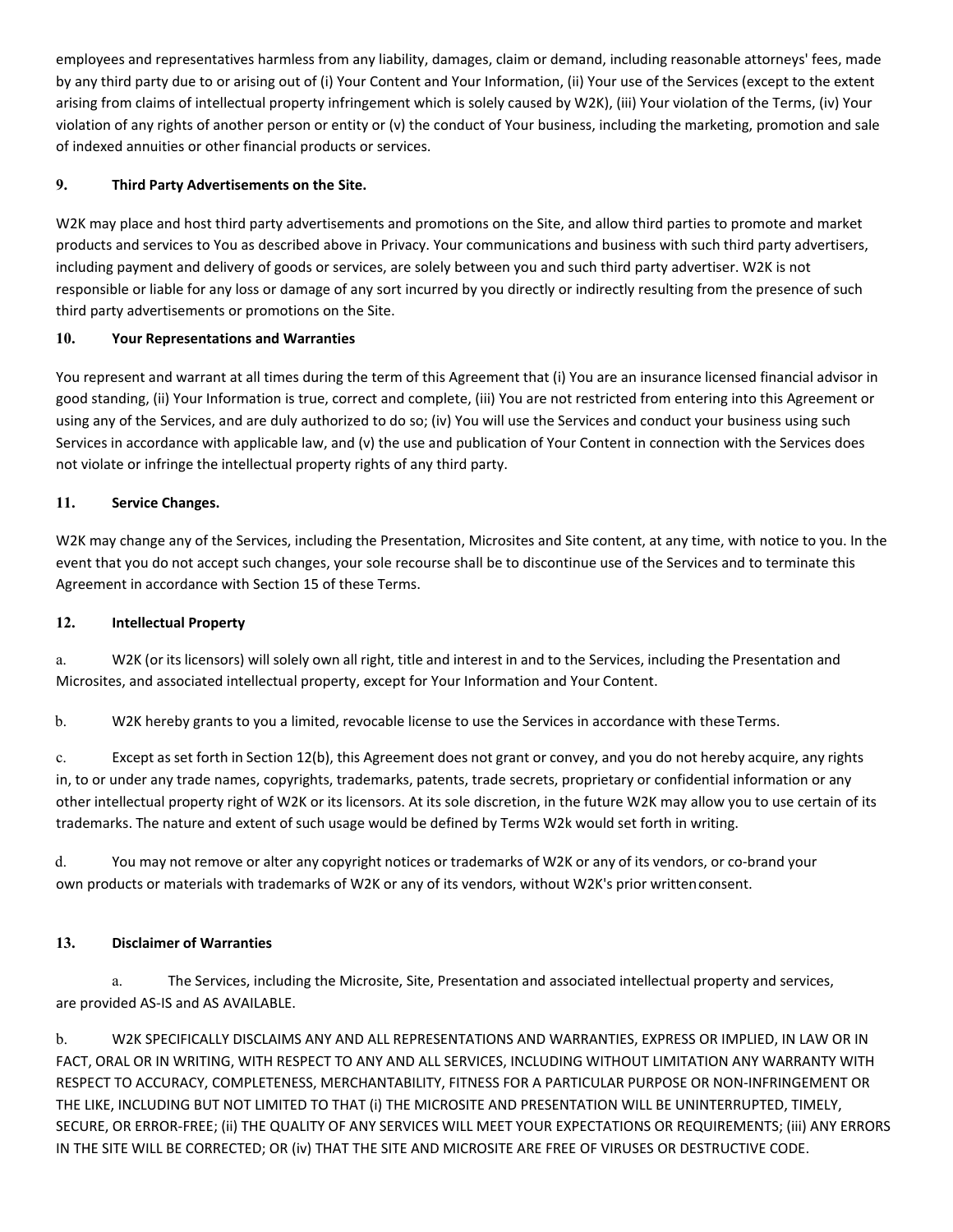# **14. Limitation of Liability.**

a. IN NO EVENT SHALL W2K BE LIABLE TO YOU FOR ANY INDIRECT, SPECIAL, INCIDENTAL, CONSEQUENTIAL, EXEMPLARY OR PUNITIVE DAMAGES OF ANY KIND ARISING OUT OF OR IN CONNECTION WITH THIS AGREEMENT, WHETHER BASED IN CONTRACT, TORT OR OTHERWISE, EVEN IF W2K HAS BEEN ADVISED OF THE POSSIBILITY OF SUCH DAMAGES OR SHOULD HAVE FORESEEN SUCH DAMAGES, INCLUDING WITHOUT LIMITATION DAMAGES DUE TO: (a) THE USE OF OR THE INABILITY TO USE THE SERVICES, INCLUDING THE MICROSITE AND PRESENTATION; (b) STATEMENTS OR CONDUCT OF ANY THIRD PARTY ON THE SITE, INCLUDING WITHOUT LIMITATION UNAUTHORIZED ACCESS TO OR ALTERATION OF TRANSMISSIONS OR DATA, MALICIOUS OR CRIMINAL BEHAVIOR; OR (c) CONTENT OR INFORMATION YOU MAY DOWNLOAD, USE, MODIFY OR DISTRIBUTE.

b. TO THE EXTENT THAT ANY JURISDICTION DOES NOT ALLOW THE EXCLUSION OR LIMITATION OF DIRECT, INCIDENTAL OR CONSEQUENTIAL DAMAGES, PORTIONS OF THE ABOVE LIMITATION OR EXCLUSION MAY NOT APPLY.

# **15. Termination**

Either party may terminate this Agreement upon written notice to the other party. Promptly upon termination by either You or W2K and for any reason, W2K will destroy all of Your Content and Your Information and direct its contractors to do so, and remove the Microsite and Your corresponding rights and privileges. The following terms will survive any termination or expiration of this Agreement: Sections 3(f), 4, 5, 6, 8, 10, and 12 - 21. Termination of this Agreement does not release you of any financial obligations still remaining on your contract.

# **16. Assignment**

You may not assign this Agreement or any rights or obligations hereunder to any third party, and any such purported assignment shall be null and void. W2K may assign its rights and obligations hereunder to a third party.

### **17. Governing law; exclusive jurisdiction and venue**

The agreement will be governed by the laws of the Commonwealth of Massachusetts (without regard to its choice of law principles). The parties hereby consent to the exclusive jurisdiction and venue of the state and federal courts located in Boston, Massachusetts for all claims arising hereunder.

### **18. Entire agreement.**

The Terms constitute the entire agreement between you and W2K relating to their subject matter and cancellation and will supersede any prior versions of the Terms.

# **19. Injunctive Relief.**

You agree that any material breach of Section 1 or 12 of the Terms will result in irreparable harm to W2K for which damages would be an inadequate remedy and, therefore, in addition to its rights and remedies otherwise available at law, W2K will be entitled to equitable relief, including both a preliminary and permanent injunction, if such a breach occurs. You waive any requirement for the posting of a bond or other security if W2K seeks such an injunction.

### **20. Severability.**

In the event any provision of these Terms is held by a court of other tribunal of competent jurisdiction to be unenforceable, that provision will be enforced to the maximum extent permissible under applicable law, and the other provisions of these Terms will remain in full force and effect. The parties further agree that in the event such provision is an essential part of these Terms, they will begin negotiations for a suitable replacement provision.

# **21. Minimum Term of Services.**

You are licensing the Services for a period of one year. You agree to be obligated to pay Wealth2k for the services for a period of not less than one year paid either annually, or monthly over the first 12 months.